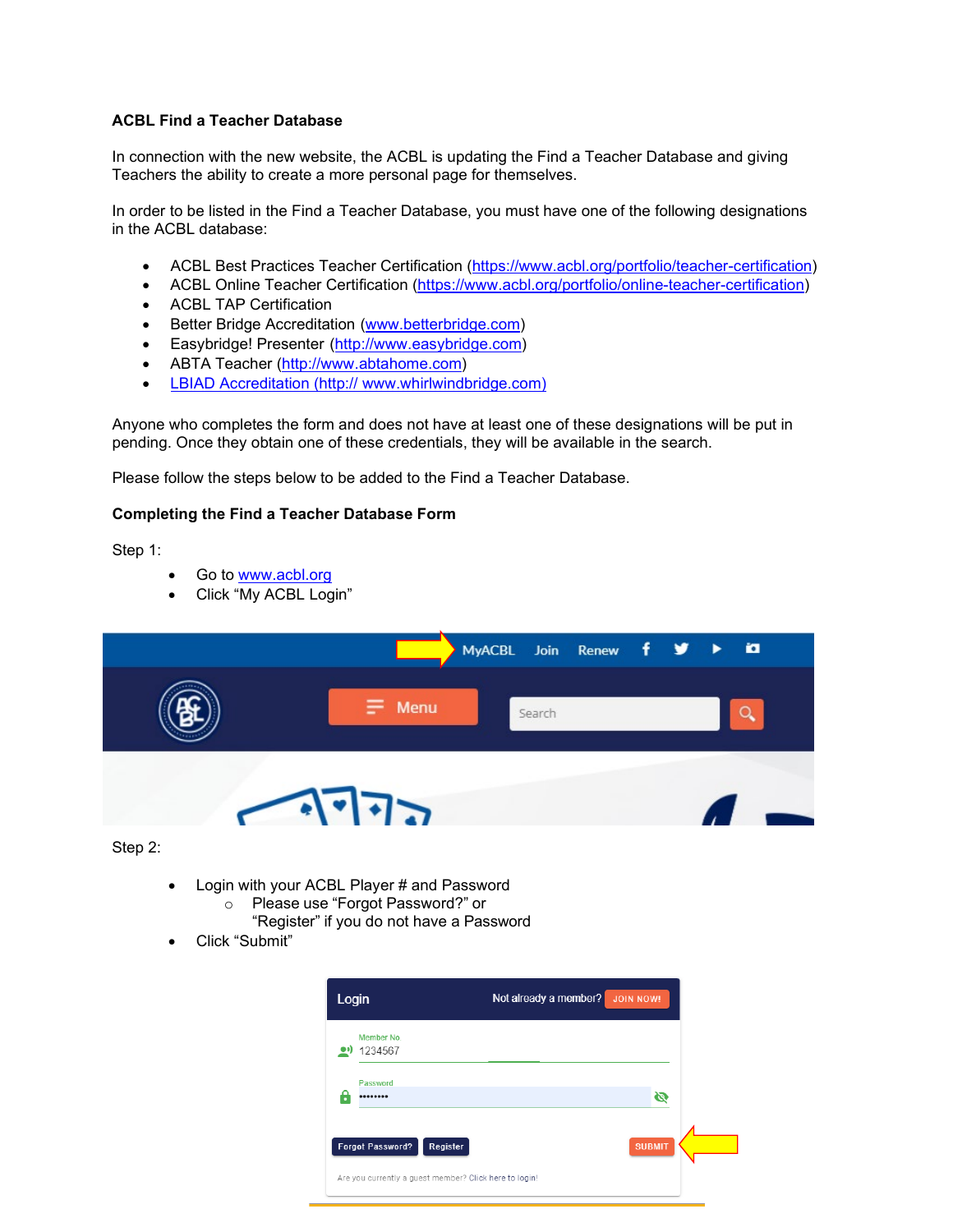# Step 3:

Under "MY ACBL", click "Teacher Registration" (if you already have a profile, the link may be "Teacher Profile Update"

| <b>MyACBL</b>                     |  |
|-----------------------------------|--|
| Dashboard                         |  |
| Membership                        |  |
| Bridge Bulletin                   |  |
| Masterpoint® History              |  |
| Masterpoints®                     |  |
| District / Unit Races             |  |
| My Results                        |  |
| IYC Upload                        |  |
| It's Your Call                    |  |
| Club Manager                      |  |
| Employee                          |  |
| Tournaments                       |  |
| Live for Clubs Management         |  |
| Teacher Registration              |  |
| <b>District Officer Elections</b> |  |